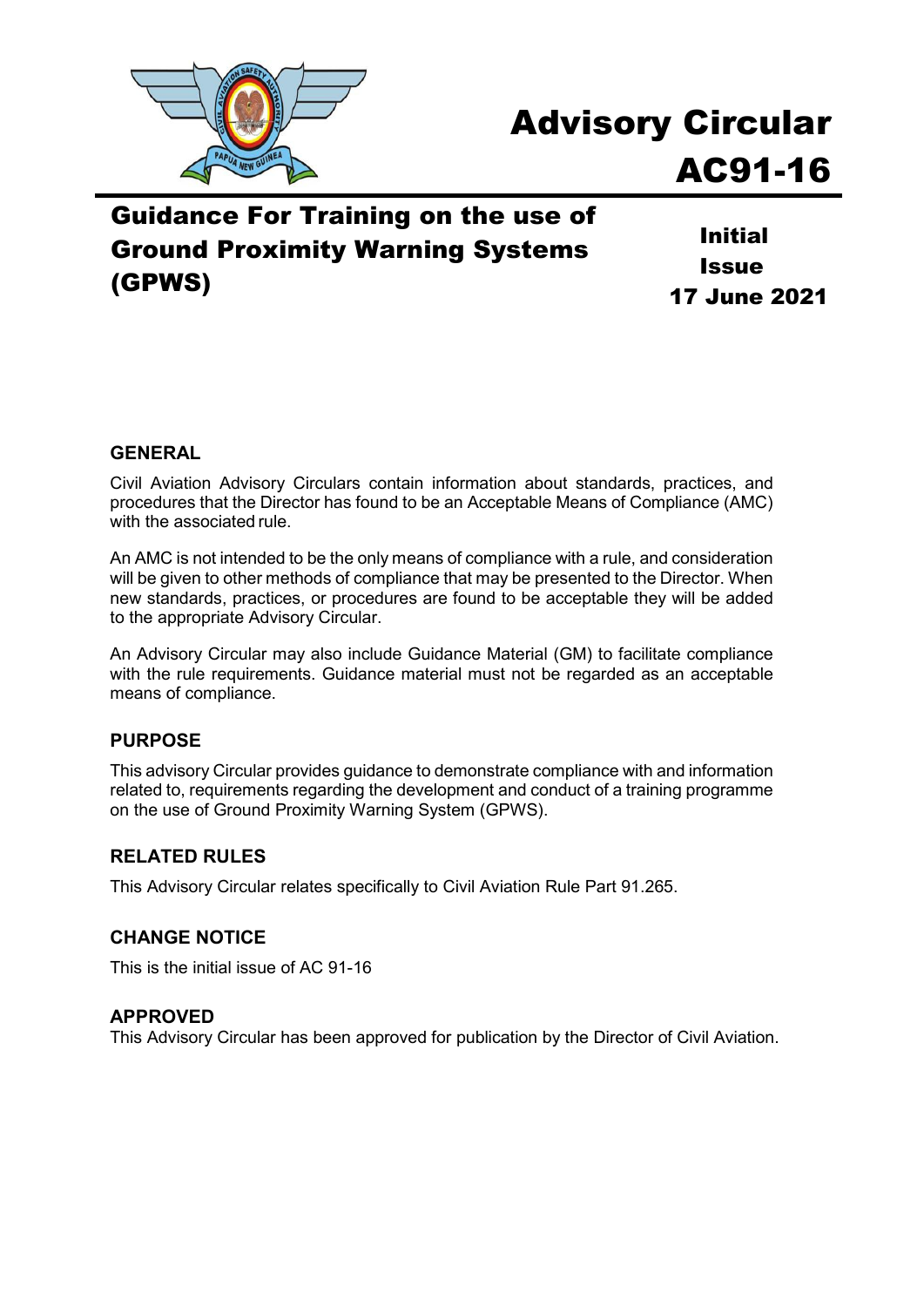

# Advisory Circular AC91-16

Guidance For Training on the use of Ground Proximity Warning Systems (GPWS)

Initial **Issue** 17 June 2021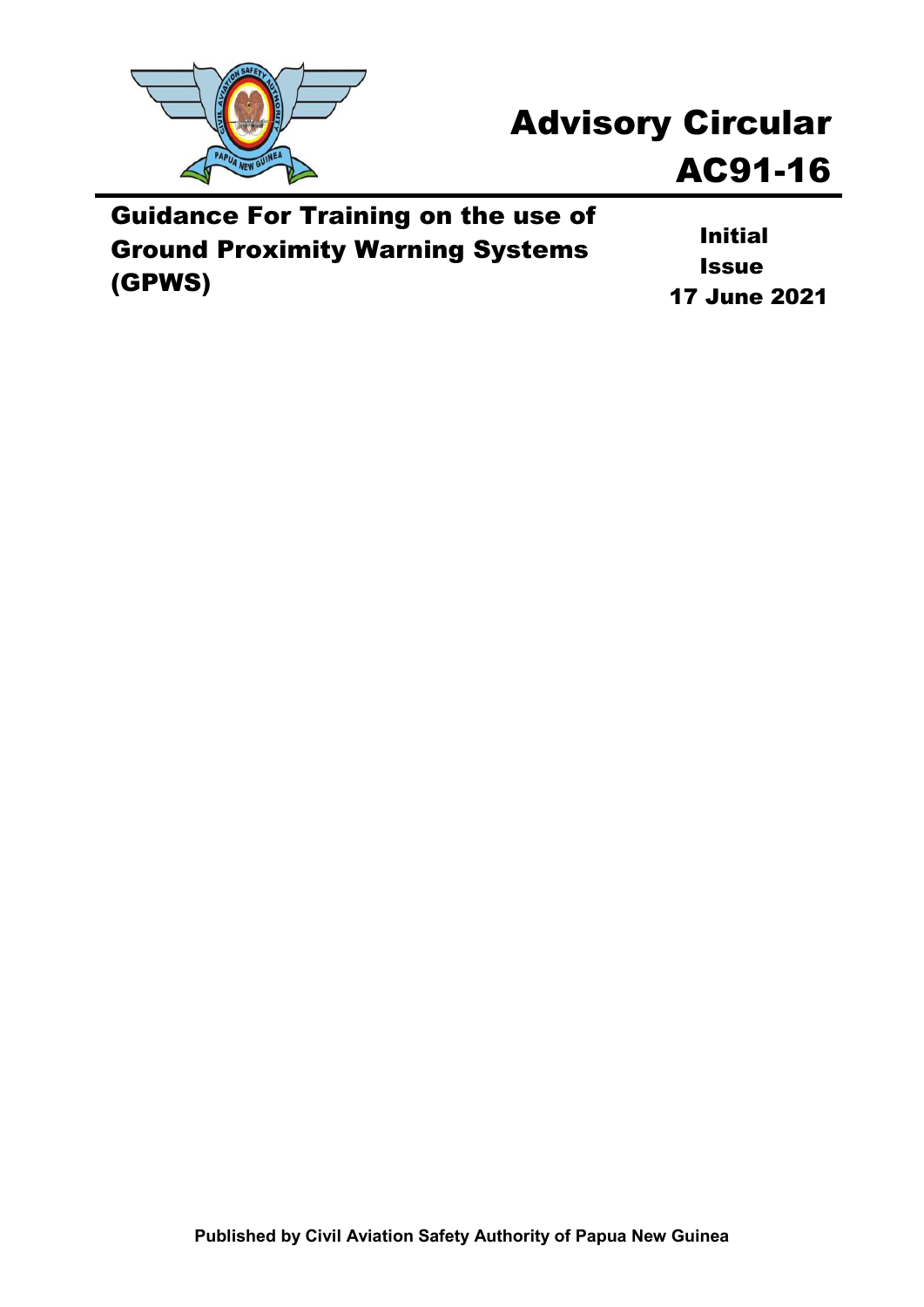## **Table of Contents**

| $\mathbf 1$    |  |  |
|----------------|--|--|
| 2 <sub>1</sub> |  |  |
|                |  |  |
|                |  |  |
|                |  |  |
|                |  |  |
| 23             |  |  |
| 2.4            |  |  |
|                |  |  |
|                |  |  |
|                |  |  |
|                |  |  |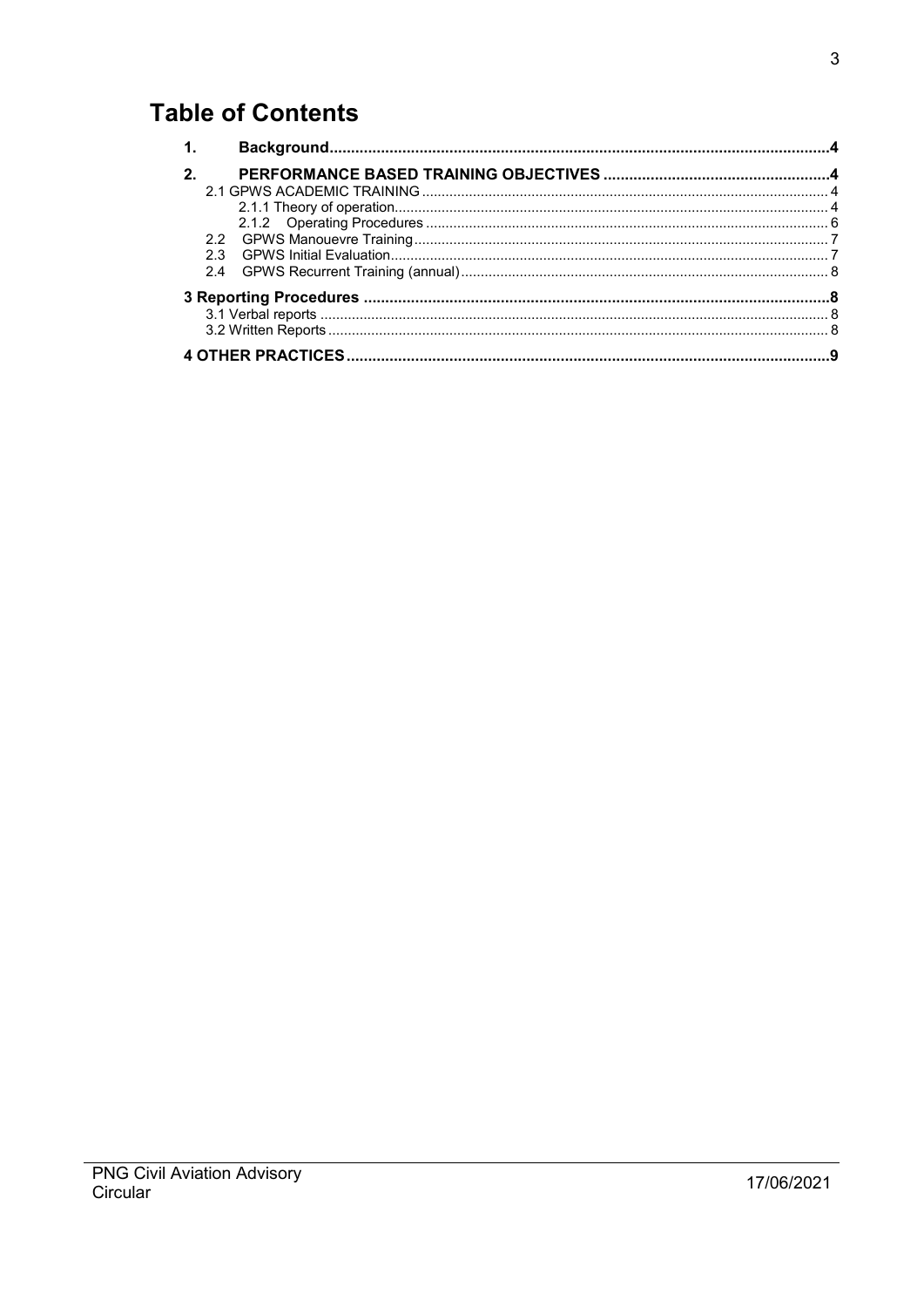## <span id="page-3-0"></span>**1. Background**

The introduction of ground proximity warning system (GPWS) equipment in 1978 resulted in a significant reduction in controlled flight into terrain (CFIT) accidents. However, CFIT accidents do still occur, not only to those aeroplanes that have no GPWS, but also to GPWS-equipped aeroplanes that encounter terrain rising too rapidly ahead of them, or those aeroplanes that descend below a safe approach path when in a landing configuration.

A further step was taken with the development of GPWS with a forward looking terrain avoidance function, generally referred to as Enhanced GPWS (EGPWS) or Terrain Awareness and Warning System (TAWS) as known in the United States. With the advent of EGPWS/TAWS in 1996, there have been no CFIT accidents involving aircraft equipped with this technology. However, not all aeroplanes have GPWS equipment installed.

## <span id="page-3-1"></span>**2. PERFORMANCE BASED TRAINING OBJECTIVES**

Pilot Training for GPWS may be organised in the four areas of:

- a) Academic training
- b) Manoeuvre training
- c) Initial evaluation
- d) Recurrent qualification

This AC does not attempt to define how the training should be implemented. Instead, objectives are established that define the knowledge a pilot operating GPWS is expected to possess and the performance expected from a pilot who has completed GPWS training. However, the guidelines do indicate those areas in which the pilot receiving the training should demonstrate his/her understanding, or performance, using a real-time, interactive training device, i.e. a flight simulator. Where appropriate, notes are included within the performance criteria which amplify or clarify the material addressed by the training objective.

Unless otherwise stated, the term "GPWS" in this AC refers to a Ground Proximity Warning System enhanced by a forward looking terrain avoidance function, which is the EGPWS or TAWS

#### **2.1 GPWS ACADEMIC TRAINING**

<span id="page-3-2"></span>This phase of the training is typically conducted in a classroom environment. The knowledge demonstrations specified in this section may be completed through the successful completion of written tests or by providing correct responses to non-real-time computer-based training (CBT) questions

#### **2.1.1 Theory of operation**

<span id="page-3-3"></span>A pilot should demonstrate an understanding of GPWS operation and the criteria used for issuing cautions and warnings. This training should address the following topics:

#### **(a) System Operation**

The pilot should demonstrate an understanding of the following functions of GPWS:

- (i) Surveillance
	- The GPWS Computer processes data supplied from an air data computer, a radio altimeter, an ILS/MLS/MM (multimode) receiver, a roll attitude sensor, and flap and gear selector position sensors. The forward looking terrain avoidance function utilises an accurate source of known aircraft position, such may be provided by a flight management system (FMS) or global positioning system (GPS), and an electronic terrain database. The source and scope of the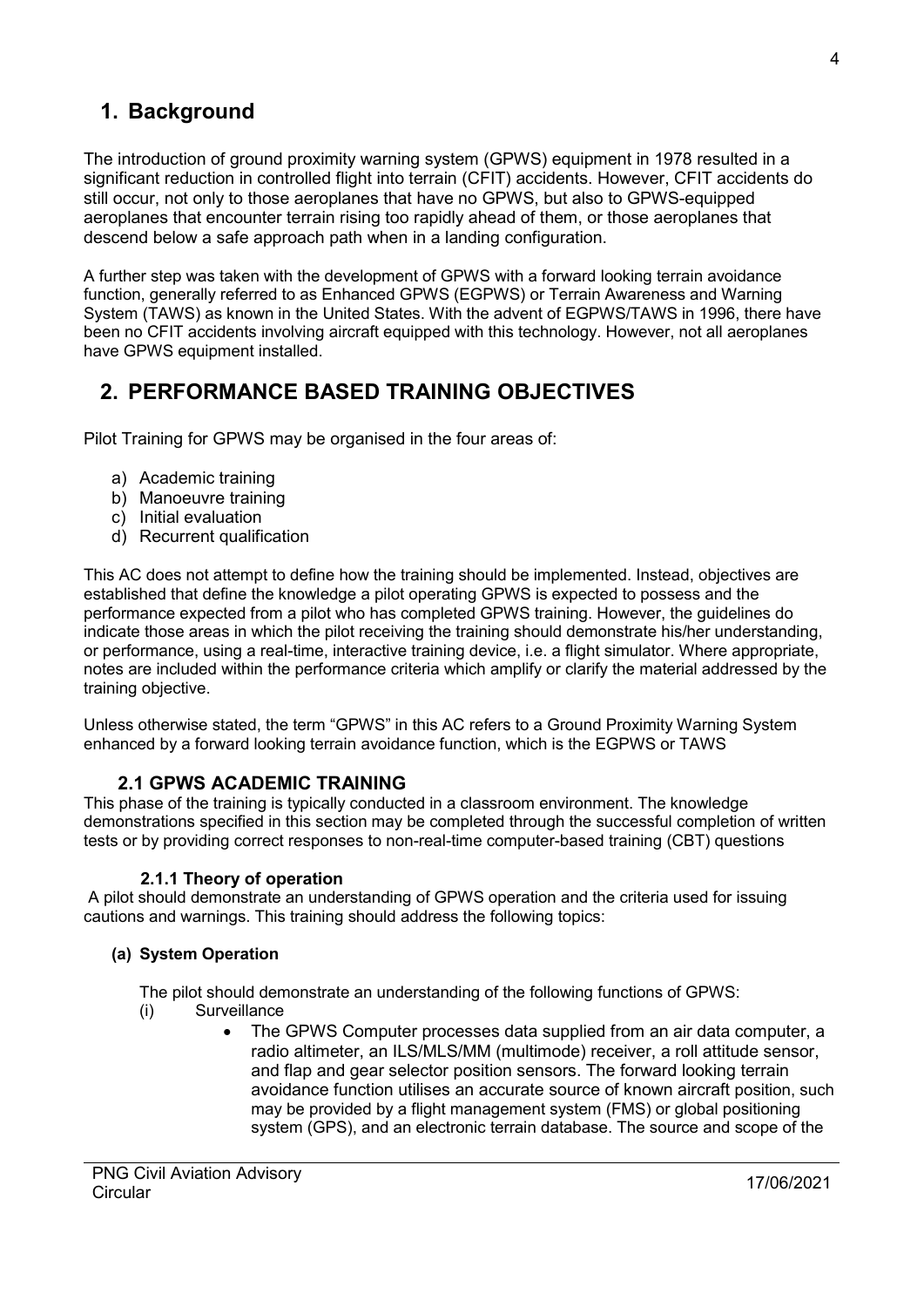terrain, obstacle and airport data, and features such as the terrain clearance floor, the runway picker, and geometric altitude (where provided) should all be described.

- GPWS outputs include a loudspeaker for voice announcements, visual alerts (typically amber and red lights), and a terrain awareness display (that may be combined with other displays). In addition, there are means for indicating the status of GPWS and any partial or total failures that may occur.
- (ii) Terrain avoidance
	- Outputs from the GPWS computer provide visual and audio synthetic voice cautions and warnings to alert the flight crew about potential conflicts with terrain and obstacles.

#### **(b) Alert Thresholds**

The pilot should demonstrate an understanding of the methodology used by GPWS to issue cautions and alerts and the general criteria for the issuance of these alerts to include

- (i) Basic GPWS alerting modes:
	- o Mode 1: excessive sink rate:
	- o Mode 2: Excessive terrain closure rate
	- o Mode 3: Descent after take-off or go-around
	-
	- $\circ$  Mode 4: unsafe proximity to terrain; and  $\circ$  Mode 5: descent below ILS glide slope. Mode 5: descent below ILS glide slope.
- (ii) Additional optional alert modes:
	- o Mode 6: radio height or bank angle
	- o Mode 7: Windshear
- (iii) GPWS Cautions and warnings that alert the flight crew to obstacles and terrain ahead of the aircraft in line with or adjacent to its projected flight path (forward looking terrain avoidance (FLTA) and premature descent alert (PDA) functions).

#### **(c) GPWS Limitations**

The pilot should demonstrate a knowledge and understanding of GPWS limitations identified by the manufacture for the equipment model installed. These may include:

- (i) Navigation is not to be predicted on the use of the terrain display;<br>(ii) Unless geometric altitude data is provided, use of predictive GPW
- Unless geometric altitude data is provided, use of predictive GPWS functions is prohibited when altimeter subscale settings display QFE;
- (iii) Nuisance alerts can be issued if the aerodrome of intended landing is not included in the GPWS airport database;
- (iv) In cold weather operations, corrective procedures should be implemented by the crew unless GPWS has in-built compensation such as geometric altitude data;
- (v) Loss of input data to the GPWS computer could result in partial or total loss of functionality and there are means that inform the crew that functionality has been degraded and the consequences;
- (vi) Radio signals not associated with the intended flight profile (e.g. ILS glide path transmissions from an adjacent runway) may cause false alerts;
- (vii) Inaccurate or low accuracy aircraft position data could lead to false or non-annunciation of terrain or obstacles ahead of the aircraft; and
- (viii) MEL restrictions should be applied in the event that GPWS becomes partially or completely unserviceable. It should be noted that basic GPWS has no forward-looking capability.

#### **(d) GPWS Inhibits**

The pilot should demonstrate knowledge and understanding of the various GPWS inhibits including:

(i) A means of silencing voice alerts;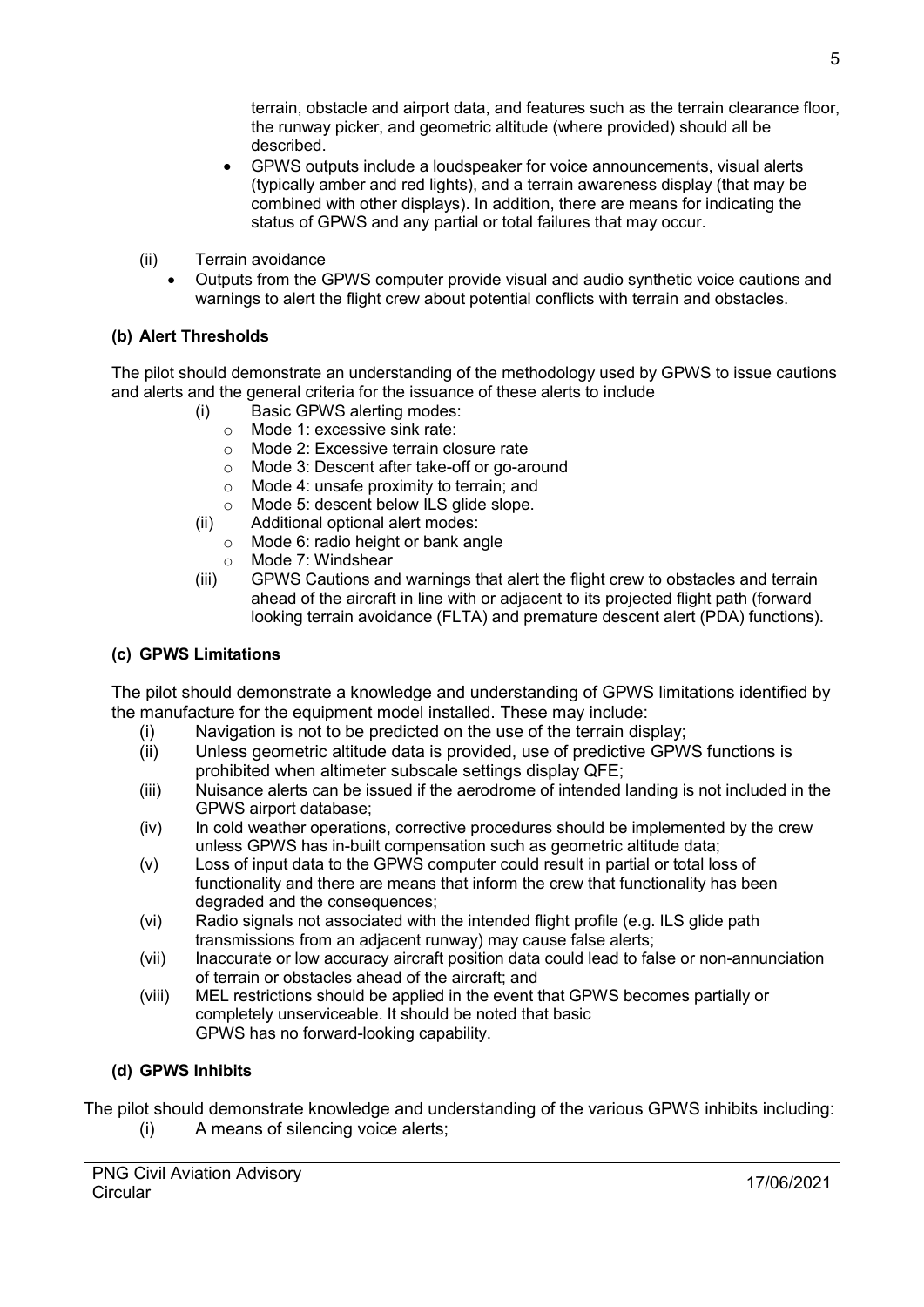- (ii) A means of inhibiting ILS guide path signals (as may be required when executing a ILS back beam approach;
- (iii) A means of inhibiting flap position sensors (as may be required when executing an approach with the flaps not in normal position for landing);
- (iv) A means for inhibiting the FLTA and PDA functions;
- (v) A means for selecting or deselecting the display of terrain information; and
- (vi) Together with the annunciation of the status of each selection.

#### **2.1.2 Operating Procedures**

<span id="page-5-0"></span>The pilot should demonstrate the knowledge required to operate the GPWS avionics and interpret the information presented by GPWS. This training should address the following topics:

#### **(a) Use of controls**

The pilot should demonstrate the proper use of controls including:

- (i) The means by which, before flight, any equipment self-test functions can be initiated;
- (ii) The means by which GPWS information can be selected for display; And<br>(iii) The means by which all GPWS inhibits can be operated and what the con
- The means by which all GPWS inhibits can be operated and what the consequent annunciation means with regard to loss of functionality.

#### **(b) Display Interpretation**

The pilot should demonstrate the ability to properly interpret information annunciated or displayed by GPWS including:

- (i) Knowledge of all visual and aural indications that may be seen or heard;<br>(ii) Response required on receipt of a caution
- (ii) Response required on receipt of a caution<br>(iii) Response required on receipt of a warning
- Response required on receipt of a warning; and
- (iv) Response required on receipt that partial or total failure of GPWS has occurred (including annunciation that the present aircraft position is of low accuracy).

#### **(c) Use of basic GPWS or use of the Forward Looking Terrain Avoidance Function only**  The pilot should demonstrate knowledge of the following:

- (i) How to recognize uncommanded loss of the GPWS function, or how to isolate this function, and what level of CFIT protection then remains (essentially, the forward looking terrain avoidance function); and
- (ii) How to recognize uncommanded loss of the forward looking terrain avoidance function and what level of CFIT protection then remains (essentially, basic GPWS).

#### **(d) Crew Co-ordination**

The pilot should demonstrate that the pre-flight briefing addresses procedures that will be used in preparation for responding to GPWS cautions and warnings including:

- (i) What action will be taken, and by whom, in the event that a GPWS caution and/or warning is issued; and
- (ii) How multi-function displays will be used to depict GPWS information at take-off, in the cruise, and for the descent, approach, landing (and any go-around). (This will be in accordance with procedures specified by the AOC holder, who will recognize both that it may be more desirable that other data is displayed at certain phases of flight, and that the terrain display has an automatic 'pop-up' mode in the event that an alert is issued.)

#### **(e) Reporting Requirements**

The pilot should be aware of the requirements for reporting alerts to the controller and other authorities. The pilot should demonstrate the following:

- (i) When, following recovery form a GPWS alert or caution, any transmission of information should be made to the appropriate control unit, and
- (ii) What written report is required to be made, how it is to be made, and whether any crossreference should be made in the aircraft technical log and/or voyage report (in accordance with procedures specified by the AOC holder) following a flight in which the aircraft flight path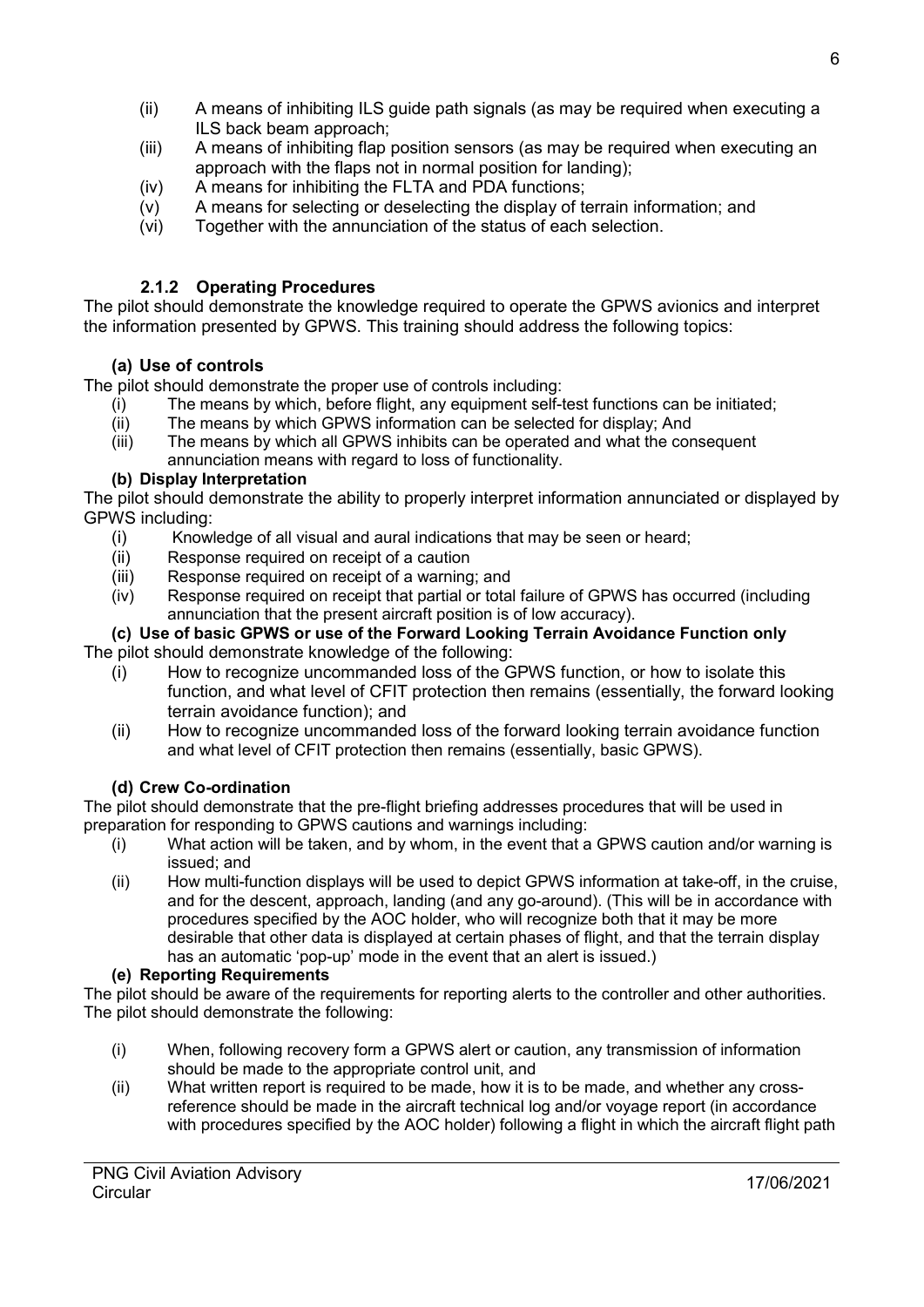(f) Alert Thresholds

The pilot should be able to demonstrate an understanding of the methodology used by GPWS to issue cautions and warnings and the general criteria for the issuance of these alerts to include:

- (i) Awareness of the modes associated with basic GPWS including the input data associated with each; and
- (ii) Awareness of the visual and aural annunciations that can be issued by GPWS, and how to identify which are cautions and which are warnings.

#### **2.2 GPWS Manouevre Training**

<span id="page-6-0"></span>The pilot should demonstrate the knowledge required to respond correctly to GPWS cautions and warnings. This training should address the following topics:

#### **(a) Response to Cautions**

The pilot should demonstrate that he understands the need, without delay:

- (i) To initiate action required to correct the condition that has caused GPWS to issue the caution and to be prepared to respond to warning if this should follow;
- (ii) If a warning does not follow the caution, to notify the controller of the new position, heading and/or altitude/flight level of the aircraft, and what the commander intends to do next; and
- (iii) The proper response to a caution might require the pilot:
	- To reduce a rate of descent and/or to initiate a climb;
	- To regain an ILS glide path from below, or to inhibit a glide path signal if an ILS is not being flown;
	- To select more flap, or to inhibit a flap sensor if the landing is being conducted with the intent that the normal flap setting will not be used;
	- To select gear down; and
	- To initiate a turn away from the terrain or obstacle ahead and towards an area free of such obstructions if a forward looking terrain display indicates this to be a good solution and the entire manoeuvre can be carried out in clear visual conditions.

#### **(b) Response to Warnings**

The pilot should demonstrate that he understands the need, without delay:

- (i) To initiate a climb in the manner specified by the AOC holder.<br>(ii) To maintain the climb until visual verification can be made that
	- To maintain the climb until visual verification can be made that the aircraft will clear the terrain or obstacle ahead or until above the appropriate sector safe altitude (if certain as to the location of the aircraft with respect to terrain) even if the GPWS warning stops. If, subsequently, the aircraft climbs up through the sector safe altitude but the visibility does not allow the crew to confirm that the terrain hazard has ended, checks should be made to verify the location of the aircraft and to confirm that the altimeter subscale settings are correct.
	- (iii) Also, and when the workload permits, the crew should notify the controller of the new position and altitude/flight level, and what the commander intends to do next.
	- (iv) The manner in which the climb should be made will reflect the type of aircraft and the method specified by the aircraft manufacturer (but reflected in the operations manual) for performing the escape manoeuvre. Essential aspects will include the need for an increase in pitch attitude, selection of maximum thrust, confirmation that external sources of drag (e.g. spoilers/speed-brakes) are retracted, and respect of the stick shaker or other indication of eroded stall margin.
	- (v) GPWS warnings must never be ignored. However, the pilot's response may be limited to that appropriate for a caution only if the aeroplane is being operated by day in clear visual conditions, and it is immediately obvious to the pilot that the aircraft is in no danger in respect of its configuration, proximity to terrain or current flight path.

### <span id="page-6-1"></span>**2.3 GPWS Initial Evaluation**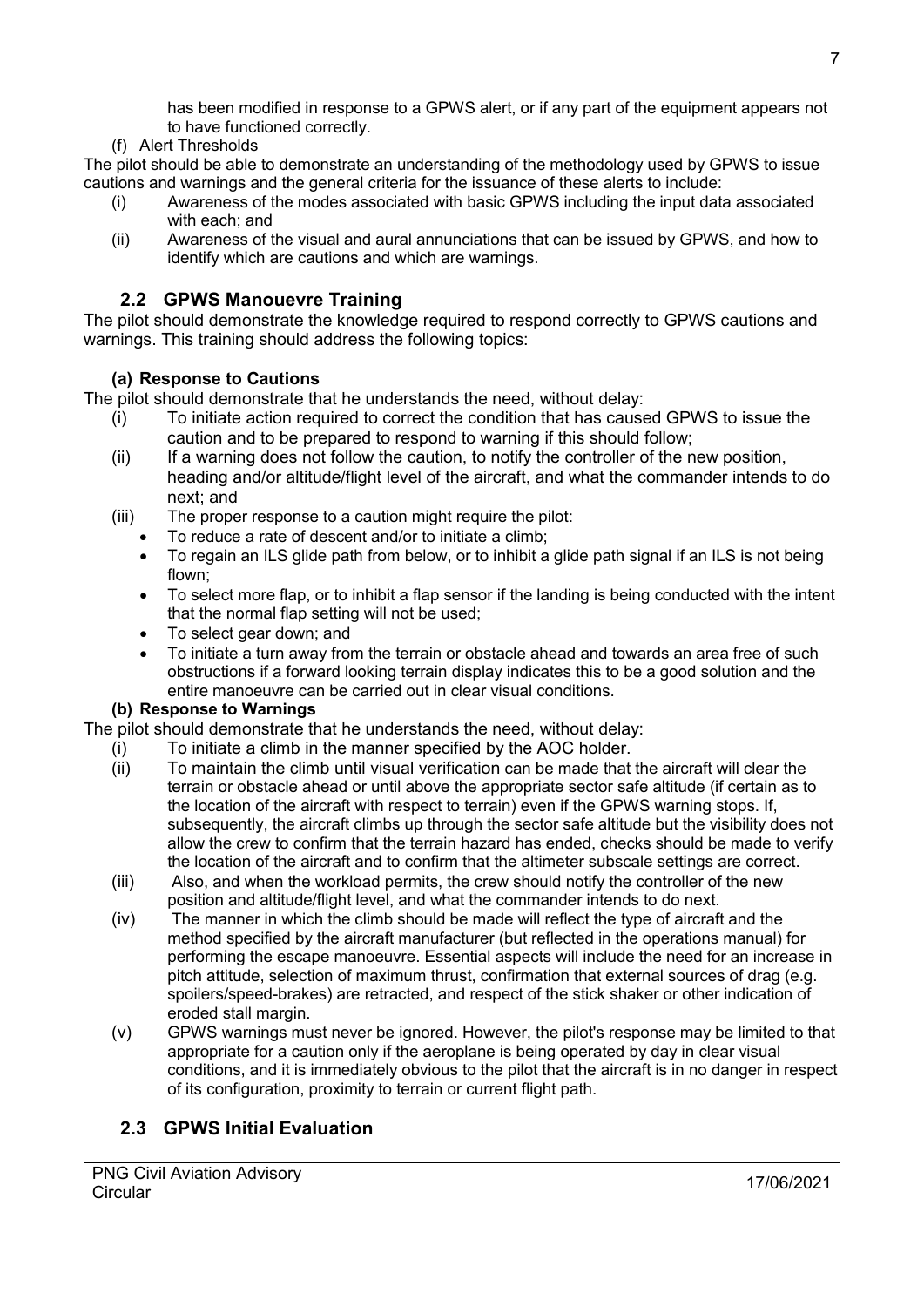Pilot understanding of the academic training items should be assessed by means of a test.

Pilot understanding of the manoeuvre training items should be assessed in a flight simulator (if available) equipped with GPWS visual and aural displays and inhibit selectors similar in appearance and operation to those in the aircraft the pilot will fly, and be assessed by a type rating instructor or type rating examiner.

The range of scenarios should be designed to give confidence that proper and timely response to GPWS cautions and warnings will result in the aircraft avoiding a CFIT accident. To achieve this objective, the pilot should demonstrate taking the correct action to prevent a caution developing into a warning and, separately, the escape manoeuvre needed in response to a warning. These demonstrations should take place when the external visibility is zero, though there is much to be learnt if, initially, the training is given in 'mountainous' or 'hilly' terrain with clear visibility. This training should comprise a sequence of scenarios, rather than be included in line orientated flying training (LOFT).

A record should be made, after the pilot has demonstrated competence, of the scenarios that were practiced.

### **2.4 GPWS Recurrent Training (annual)**

<span id="page-7-0"></span>GPWS recurrent training ensures that pilots maintain the appropriate GPWS knowledge and skills. In particular, it reminds pilots of the need to act promptly in response to cautions and warnings, and of the unusual attitude associated with flying the escape manoeuvre.

An essential item of recurrent training is the discussion of any significant issues and operational concerns that have been identified by the AOC holder. Recurrent training should also address changes to GPWS logic, parameters or procedures and to any unique GPWS characteristics of which pilots should be aware

## <span id="page-7-1"></span>**3. Reporting Procedures**

#### **3.1 Verbal reports**

<span id="page-7-2"></span>Verbal Reports should be made promptly to appropriate air traffic control unit:

- a) Whenever any manoeuvre has caused the aircraft to deviate from an air traffic clearance;
- b) When, subsequent to a manoeuvre that has caused the aircraft to deviate from an air traffic clearance, the aircraft has returned to a flight path that complies with the clearance; and
- c) When air traffic control issue instructions that, if followed, would cause the crew to manoeuvre the aircraft towards terrain or obstacle that, it would appear from the display that a potential CFIT occurrence is likely to result.

#### <span id="page-7-3"></span>**3.2 Written Reports**

Written reports should be submitted to the Authority in accordance with the mandatory occurrence reporting requirements, whenever the aircraft flight path has been modified in response to a GPWS alert (false, nuisance or genuine).

Written reports should be made in the aircraft technical log –

- (a) Whenever a GPWS alert has been issued and is believed to have been false; or
- (b) If it is believed that a GPWS alert should have been issued but was not.